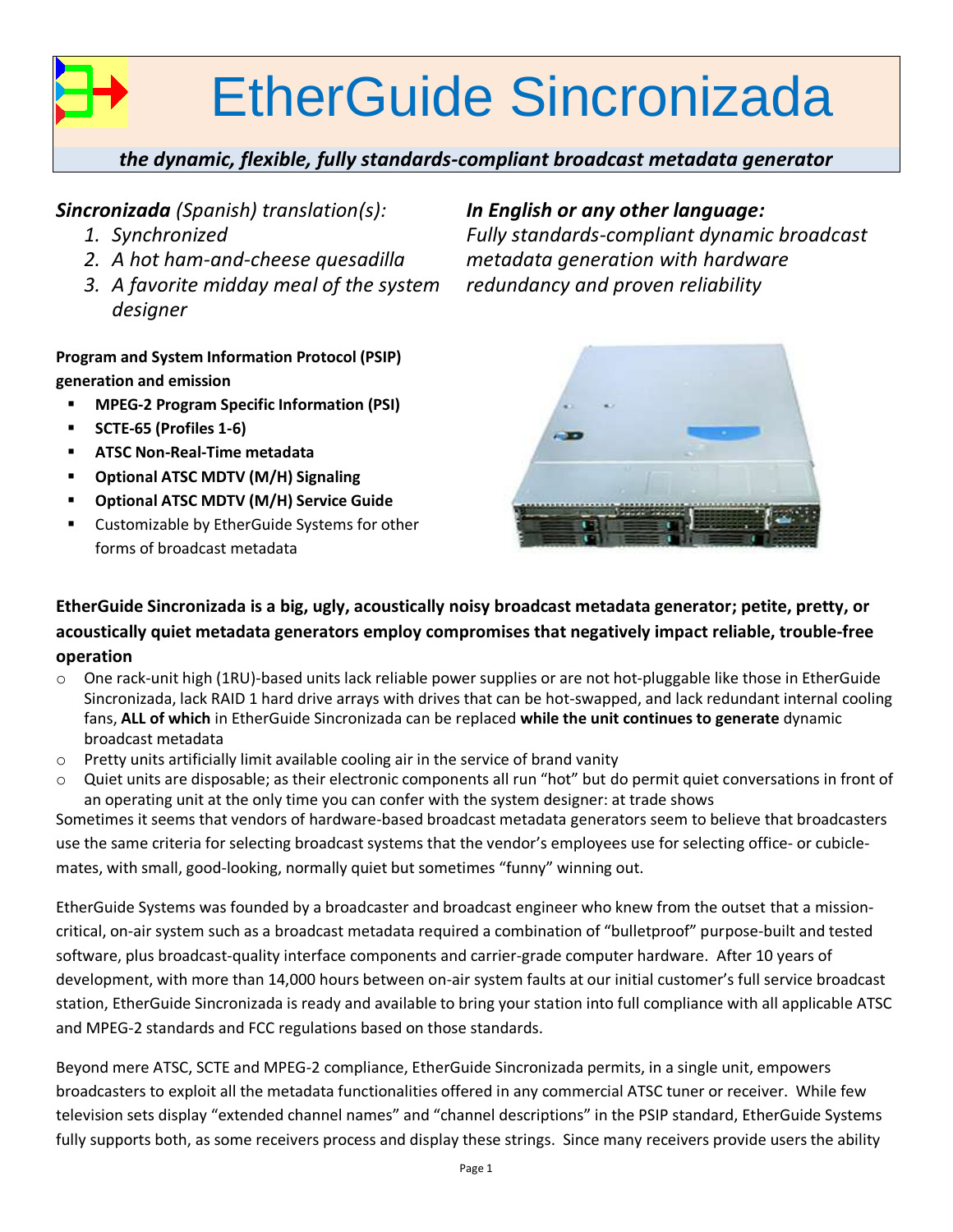to specify which available language or languages to display multilingual text strings, EtherGuide Systems fully supports this feature.

As some ATSC receivers provide for "v-chip" parental ratings in two regions (such as the United States + Canada), EtherGuide Sincronizada fully supports this feature. On the other hand, until EtherGuide Systems is informed of a single receiver that supports Directed Channel Change and updateable Directed Channel Change Selection Codes, EtherGuide Sincronizada will only offer this exotic feature as an optional feature.

Our unique combinations of high reliability, full standards compliance and full exploitation of PSIP functionality insures that stations using EtherGuide Sincronizada will have the largest viewing audiences available, as many over the air viewers own television sets that experience trouble when tuning into non-compliant broadcast metadata.

Unlike other broadcast metadata systems vendors, EtherGuide Systems will insist on personally installing EtherGuide Sincronizada at your station and validating the entire install to insure your existing systems provide all the dynamic information needed to attain and maintain ATSC compliance.

#### **Call, Skype, write or email EtherGuide Systems today to start enjoying reliable, fully compliant broadcast metadata.**

# Basic/Standard Features

- Generates and emits all mandatory ATSC A/65 PSIP tables: System Time Table (STT), Master Guide Table (MGT), Terrestrial Virtual Channel Table (TVCT), Event Information Tables (EIT) 0-3, and all optional PSIP tables supported in receivers, including Channel Extended Text Tables (CETT) and Event Extended Text Tables (EETT), Event Information Tables 4-127), Cable Virtual Channel Table (CVCT), MPEG-2 Program Association Table (PAT) and Transport Stream Program Map Tables (PMT).
- Supports all broadcast (8-VSB/16-VSB) and cable (SCTE-1 and SCTE-2) modulation modes.
- Satellite full service, digital LPTV and TV translator stations that originate television programs can redirect incoming PSIP (via EtherGuide Sincronizada's DVB-ASI input) to rebranded virtual channels and insert local program information without the cost, expense and hassle of a traffic or automation system and without paying for a program data listing service.
- Users can configure generator to dynamically create **MPEG-2 Program Map Table (PMT)** sections and descriptors and and **Program Association Table (PAT)** to achieve full compliance with applicable ATSC and SCTE standards.
- Graphical User Interface permits easy reconfiguration and adjustments, even while unit is operating, and changes in are reflected in bit-stream output within 10 seconds
- The most bit-efficient broadcast metadata generator available due to full flexibility in Event Information Table (EIT) repetition rates and patterns and user-controlled automatic compression of text strings using the most efficient Huffman compression scheme for each string
- Full Multilingual support: audio, captioning, extended channel name and event titles and descriptions can be specified as being in any permissible ISO-639-2/b language value, even Klingon.
- **Frame accurate timing and dynamic changes when interfaced to frame-accurate data sources**
- Full support for Programming Metadata Communications Protocol (PMCP 3.1, also known ATSC A/76b) interface between EtherGuide Sincronizada and traffic, automation, program listing services and other PMCP-compliant data sources.
- Personally installed, configured and validated at your site (within the Continental United States) at no additional cost
- Automatically updates (via live Internet connection) GpsUtcOffset and Daylight Savings Time changes without any user involvement
- UDP/IP (Ethernet) and DVB-ASI live output connectivity included in every unit and configurable DVB-ASI input
- Supports Harris/Lucent NetVx/Flexicoder and Logic Innovations TSS/TSM-2800 output carouseling. (Other carouseling arrangements are available on an optional basis)
- SCTE-65 Profile 6 output can be configured to be transmitted isochronously with PSIP/PSI
- Tested to achieve the highest degree of standards compliance when used with TitanTv's MediaStar 3.0 program listing/data service system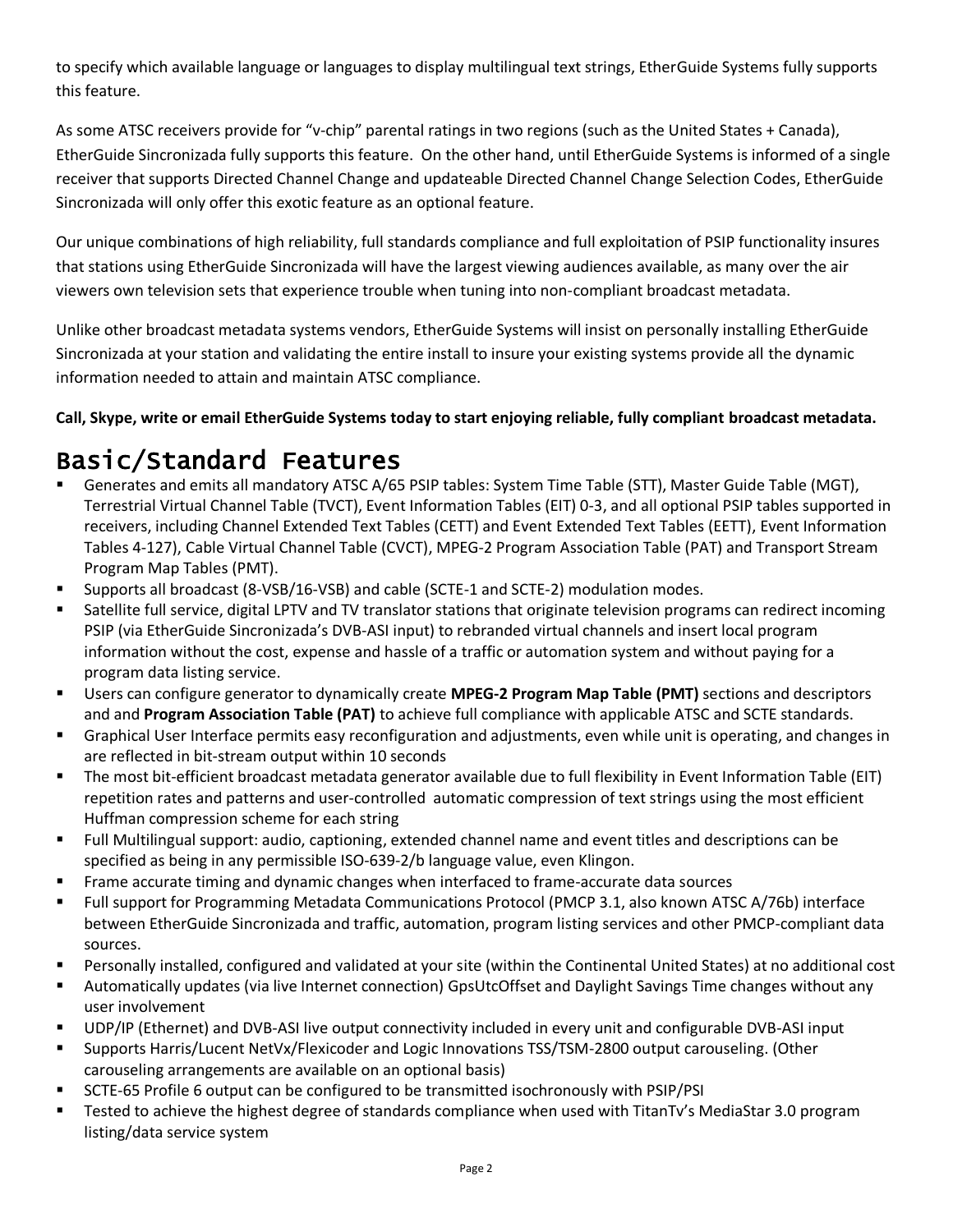Supports U.S. and Canadian (multilingual) parental ratings systems (CEA-766B) and any other Rating Region Table promulgated by a national regulatory authority

# Optional Features

- Multiple (independent or diplexed/duplexed) transport stream outputs
- **Multiple transport stream Inputs**
- **ATSC M/H Signaling (ATSC A/153 Part 3)**
- **ATSC M/H Service Guide (ATSC A/153) for unencrypted and encrypted channels**
- ATSC Rating Region Table (RRT) emission for any standardized or lawfully defined Rating Region Table
- "User Private" MPEG-2 Private Table sections
- **Conditional Access Table(s)**
- **Tribune Media Services program listing service data ingest**
- Syncopated Redundant Output with multiple EtherGuide Sincronizada units
- Directed Channel Change Tables/Directed Channel Change Selection Code Table support
- Conditional Access Tables
- Additional carouseling interfaces and custom output configurations
- **User Private tables**
- Additional EtherGuide Network Interfaces (NICs)
- What features would you like us to add to your system?

# Standards compliance

- ATSC A/52B (Annex A) June 14, 2005
- ATSC A/53:2009 Part 3 and 4
- ATSC A/57 May 26, 2008
- ATSC A/65C (with Amendment 1) May 9, 2006
- ATSC A/76B January 14, 2008 (ACAP data set, not present in receivers, excepted)
- ISO/IEC IS 13818-1:2007
- ISO/IEC IS 13818-2:2004
- ISO/IEC 7064 First Edition (as required in ATSC A/76B)
- ISO 15706 First Edition
- SCTE-65: 2008

# Data Source Interfaces

- ATSC A/76B
- Microsoft SQL Server / ADO.Net
- EtherGuide Systems will provide one additional data source interface at no additional cost for each customer
- MPEG-2 Transport Stream input via included DVB-ASI input and processing and metadata extraction and repurposing/redirection

## **Output**

 Generator output is user-switchable between UDP/IP (Unicast or Multicast, as needed) and DVB-ASI. Other output configurations are available as customer-specified options

## Hardware

- Units shipping are currently based on the Intel SR-2600UR 2RU Rack-mount server system
- Three year limited warranty on all hardware (component swap)
- 1.8 GHz (or faster) Duo-Core CPU insures unbound "foreground" and "background" system operations
- 3-Disk (500GB) RAID 1 array, with the third disk configured to automatically configure and build on failure of either of the other two disk drives
- 4 GB DDR-3 RAM
- Dual 10/100/1000 Network Interfaces (NICS)
- Rack rails and cable management arm enables hot-swapping of redundant cooling fans while unit continues to operate
- Intel System Management Software (remote secure access to system independent of operating system) including a dedicated NIC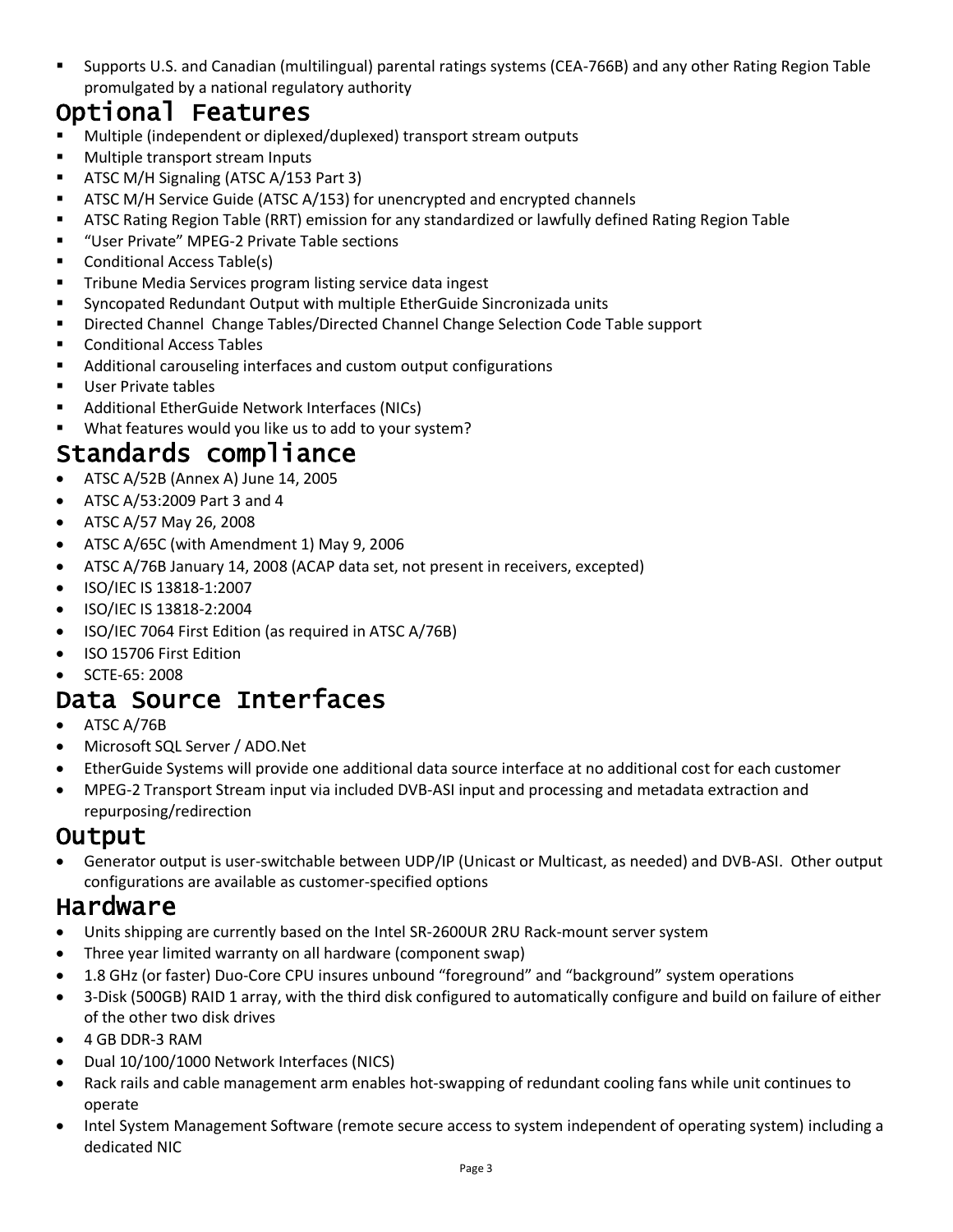# Physical

**Width** (with rack rails) 17.7 inches/451.3 mm – Height 3.4 inches/87.3 mm – Depth (not including cable management arm) 27.75 inches/704.86 mm

**Maximum weight** 65 lbs. / 29.5 kg

#### Electrical

Power Requirements: Switchable 110-127 VAC (max 12A RMS) or 200-240 VAC (max 6A RMS) 50/60 Hz.

# Environmental

- Operating Environment: 10-35 degrees Celsius, with change not to exceed 10 degrees Celsius per hour
- Non-Operating Environment: -40 to +70 degrees Celsius, maximum non-operating humidity 90%, non-condensing at 35 degrees Celsius.
- Maximum System Cooling Requirement: 2550 BTU/hr.
- Hardware complies with UL 60950 CSA 60950
- Hardware FCC/ICES-003 Class A Attestation (USA/Canada)

# Language support

Applicable ATSC standards require that audio streams, and most text strings are required to be identified by a threeletter ISO-639-2/B language code. This requirement insures that television sets, when presented with multiple audio streams in different languages or strings such as Electronic Program Guide entries in PSIP with multilingual entries, can present viewers with choices in their preferred language or languages.

EtherGuide Sincronizada supports the full spectrum of languages and language designations provided by ISO-639-2/B. Below is a full listing of ISO-639-2/B languages supported by EtherGuide Sincronizada. Please note that where there is more than one language or dialect listed in an entry, ISO-639-2/B does not offer the ability to discern between the entries. For example, for the purposes of signaling language, "Aromanian, Arumanian and Macedo-Romanian" are the same language.

Please also note that languages that cannot be fully rendered using ASCII or Latin-1 character sets require television sets that include Unicode font sets. In general, computer applications used to display broadcast content will have the required fonts, but television sets may or may not provide the same text rendering capabilities.

| <no applicable="" content:="" linguistic="" not=""></no> | Assamese                               | Bini: Edo                           | Chinook jargon                          |
|----------------------------------------------------------|----------------------------------------|-------------------------------------|-----------------------------------------|
| <uncoded languages=""></uncoded>                         | Asturian; Bable; Leonese; Asturleonese | <b>Bislama</b>                      | Chipewyan; Dene Suline                  |
| <undetermined></undetermined>                            | Athapascan languages                   | Blin: Bilin                         | Choctaw                                 |
| Abkhazian                                                | Australian languages                   | Blissymbols; Blissymbolics; Bliss   | Chuukese                                |
| Achinese                                                 | Austronesian languages                 | Bokmål, Norwegian; Norwegian Bokmål | Chuvash                                 |
| Acoli                                                    | Avaric                                 | Bosnian                             | Classical Newari; Old Newari; Classical |
| Adangme                                                  | Avestan                                | Braj                                | Nepal Bhasa                             |
| Adyghe; Adygei                                           | Awadhi                                 | <b>Breton</b>                       | <b>Classical Syriac</b>                 |
| Afar                                                     | Aymara                                 | <b>Buginese</b>                     | Coptic                                  |
| Afrihili                                                 | Azerbaijani                            | <b>Bulgarian</b>                    | Cornish                                 |
| Afrikaans                                                | <b>Balinese</b>                        | <b>Buriat</b>                       | Corsican                                |
| Afro-Asiatic languages                                   | <b>Baltic languages</b>                | <b>Burmese</b>                      | Cree                                    |
| Ainu                                                     | Baluchi                                | <b>Burmese</b>                      | Creek                                   |
| Akan                                                     | Bambara                                | Caddo                               | Creoles and pidgins                     |
| Albanian                                                 | Bamileke languages                     | Catalan: Valencian                  | Creoles and pidgins, English based      |
| Albanian                                                 | Banda languages                        | Caucasian languages                 | Creoles and pidgins, French-based       |
| Aleut                                                    | Bantu languages                        | Cebuano                             | Creoles and pidgins, Portuguese-based   |
| Algonquian languages                                     | Basa                                   | Celtic languages                    | Crimean Tatar; Crimean Turkish          |
| Altaic languages                                         | Bashkir                                | Central American Indian languages   | Croatian                                |
| Amharic                                                  | <b>Basque</b>                          | <b>Central Khmer</b>                | Cushitic languages                      |
| Angika                                                   | Basque                                 | Chagatai                            | Czech                                   |
| Apache languages                                         | Batak languages                        | Chamic languages                    | Czech                                   |
| Arabic                                                   | Beja; Bedawiyet                        | Chamorro                            | Dakota                                  |
| Aragonese                                                | Belarusian                             | Chechen                             | Danish                                  |
| Arapaho                                                  | Bemba                                  | Cherokee                            | Dargwa                                  |
| Arawak                                                   | Bengali                                | Cheyenne                            | Delaware                                |
| Armenian                                                 | Berber languages                       | Chibcha                             | Dinka                                   |
| Armenian                                                 | Bhojpuri                               | Chichewa; Chewa; Nyanja             | Divehi; Dhivehi; Maldivian              |
| Aromanian; Arumanian; Macedo-Romanian                    | Bihari languages                       | Chinese                             | Dogri                                   |
| Artificial languages                                     | <b>Bikol</b>                           | Chinese                             | Dogrib                                  |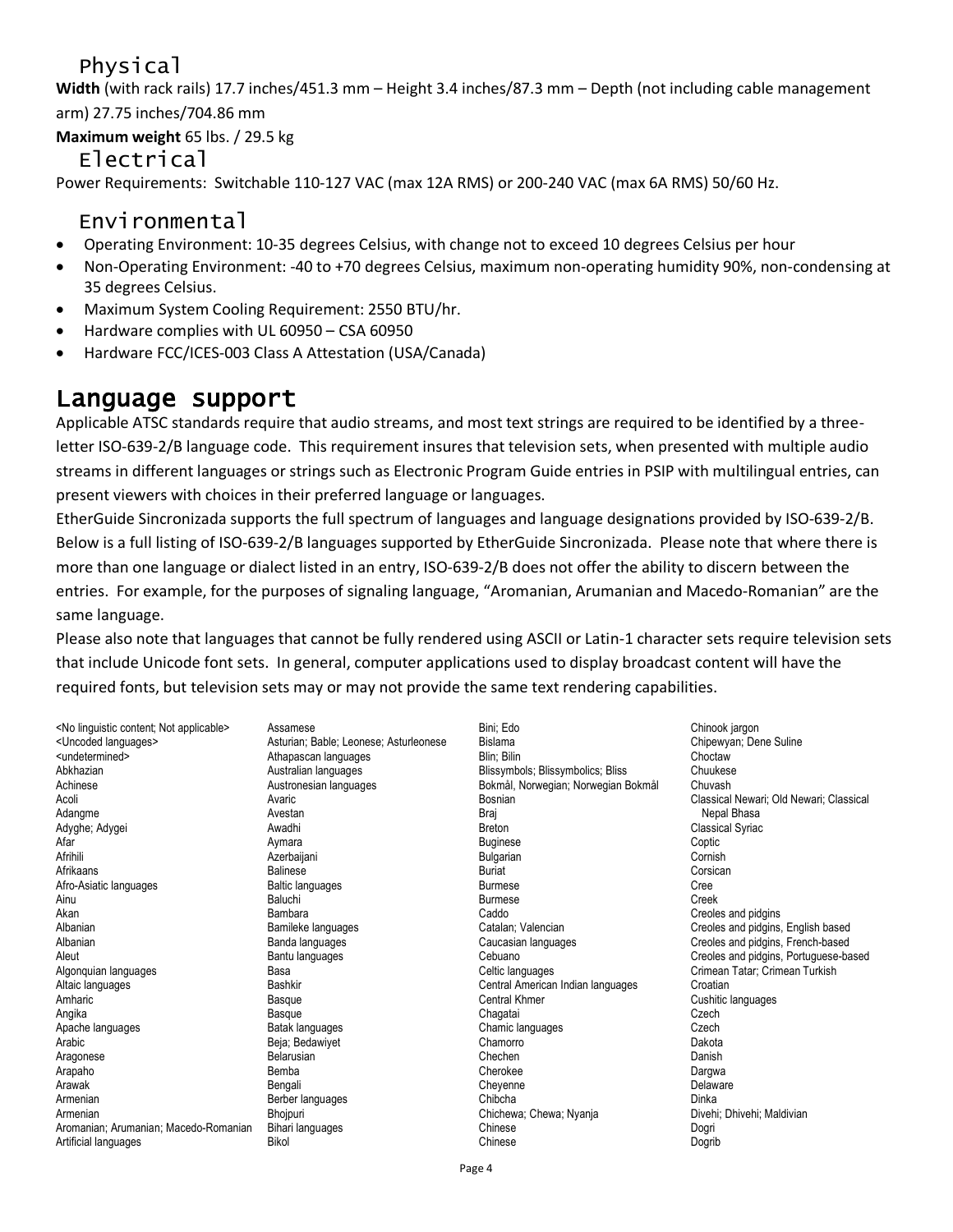Dravidian languages Duala Dutch, Middle (ca.1050-1350) Dutch; Flemish Dutch; Flemish Dyula Dzongkha Eastern Frisian Efik Ekajuk **Elamite** English English, Middle (1100-1500) English, Old (ca.450-1100) Erzya Esperanto Estonian Ewe Ewondo Fang Fanti Faroese Fijian Filipino; Pilipino Finnish Finno-Ugrian languages Fon French French French, Middle (ca.1400-1600) French, Old (842-ca.1400 Friulian Fulah Ga Gaelic; Scottish Gaelic Galibi Carib Galician Ganda Gayo Gbaya Geeze Georgian Georgian German German German, Middle High (ca.1050-1500) German, Old High (ca.750-1050) Germanic languages Gilbertese Gondi **Gorontalo Gothic** Grebo Greek, Ancient (to 1453) Greek, Modern (1453-) Greek, Modern (1453-) Guarani Gujarati Gwich'in Haida Haitian; Haitian Creole Hausa Hawaiian Hebrew Herero Hiligaynon Himachali languages; Western Pahari languages Hindi Hiri Motu **Hittite** Hmong; Mong Hungarian Hupa Iban Icelandic Ido

Igbo Ijo languages Iloko Inari Sami Indic languages Indo-European languages Indonesian Ingush Interlingue; Occidental Inuktitut Inupiaq Iranian languages Irish Irish, Middle (900-1200) Irish, Old (to 900) Iroquoian languages Italian Japanese Javanese Judeo-Arabic Judeo-Persian Kabardian Kabyle Kachin; Jingpho Kalaallisut; Greenlandic Kalmyk; Oirat Kamba Kannada Kanuri Karachay-Balkar Kara-Kalpak Karelian Karen languages Kashmiri Kashubian Kawi Kazakh Khasi Khoisan languages Khotanese; Sakan Kikuyu; Gikuyu Kimbundu Kinyarwanda Kirghiz; Kyrgyz Klingon; tlhIngan-Hol Komi Kongo Konkani Korean Kosraean Kpelle Kru languages Kuanyama; Kwanyama Kumyk Kurdish Kurukh Kutenai Ladino Lahnda Lamba Land Dayak languages Lao Latin Latvian Lezghian Limburgan; Limburger; Limburgish Lingala Lithuanian Lojban Low German; Low Saxon; German, Low; Saxon, Low Lower Sorbian Lozi Luba-Katanga Luba-Lulua Luiseno Lule Sami

Lunda Luo (Kenya and Tanzania) Lushai Luxembourgish; Letzeburgesch **Macedonian** Macedonian Madurese Magahi Maithili Makasar Malagasy Malay **Malay** Malayalam Maltese Manchu Mandar Mandingo Manipuri Manobo languages Manx Maori Maori Mapudungun; Mapuche Marathi Mari Marshallese Marwari Masai Mayan languages Mende Mi'kmaq; Micmac Minangkabau **Mirandese** Mohawk Moksha Mongo Mongolian Mon-Khmer languages Mossi Multiple languages Munda languages Nahuatl languages Nauru Navajo Ndebele, North; North Ndebele Ndebele, South; South Ndebele Ndonga Neapolitan Nepal Bhasa; Newari **Nepali** Nias Niger-Kordofanian languages Nilo-Saharan languages Niuean N'Ko Nogai Norse, Old North American Indian languages Northern Frisian Northern Sami **Norwegian** Norwegian Nynorsk; Nynorsk, Norwegian Nubian languages Nyamwezi Nyankole Nyoro Nzima Occitan (post 1500) Official Aramaic (700-300 BCE); Imperial Aramaic (700-300 BCE) **Oiibwa Oriya** Oromo Osage Ossetian; Ossetic Otomian languages

Pahlavi Palauan Pali Pampanga; Kapampangan Pangasinan Panjabi; Punjabi Papiamento Papuan languages Pedi; Sepedi; Northern Sotho Persian Persian Persian, Old (ca.600-400 B.C.) Philippine languages Phoenician Pohnpeian Polish Portuguese Prakrit languages Provençal, Old (to 1500);Occitan, Old (to 1500) Pushto; Pashto Quechua Rajasthani Rapanui Rarotongan; Cook Islands Maori Romance languages Romanian; Moldavian; Moldovan Romanian; Moldavian; Moldovan Romansh Romany Rundi Russian Salishan languages Samaritan Aramaic Sami languages Samoan Sandawe Sango Sanskrit Santali Sardinian Sasak **Scots** Selkup Semitic languages Serbian Serer Shan Shona Sichuan Yi; Nuosu Sicilian Sidamo Sign Languages Siksika Sindhi Sinhala; Sinhalese Sino-Tibetan languages Siouan languages Skolt Sami Slave (Athapascan) Slavic languages Slovak Slovak Slovenian Sogdian Somali Songhai languages Soninke Sorbian languages Sotho, Southern South American Indian languages Southern Altai Southern Sami Spanish Spanish; Castilian Sranan Tongo Sukuma